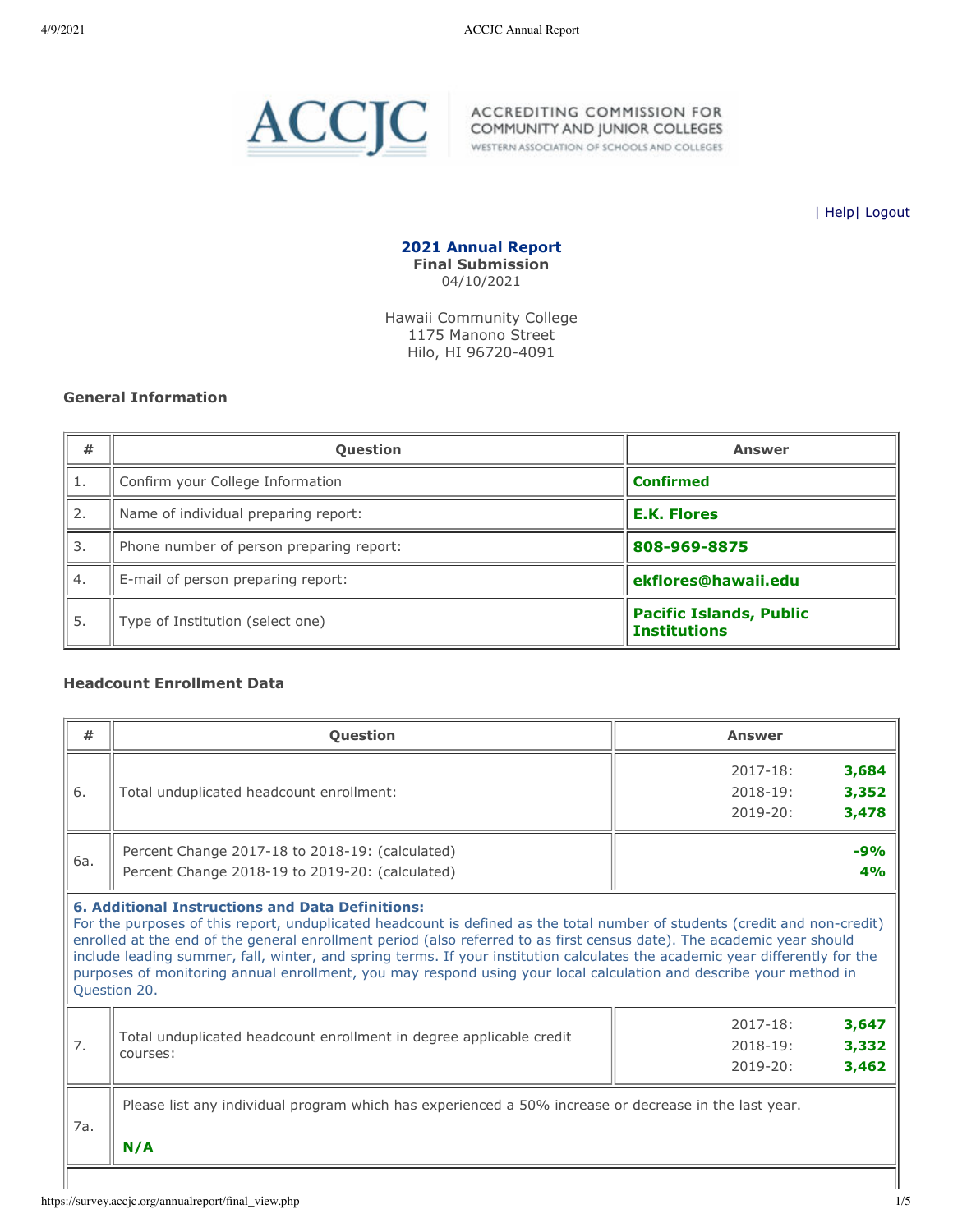## **7. Additional Instructions and Data Definitions:**

Per federal regulations, ACCJC is responsible for monitoring for significant program growth (or decline) that may potentially impact an institution's ability to meet Accreditation Standards. ACCJC does not determine what constitutes a program for colleges. For the purposes of this report, you may define degree-applicable credit programs as appropriate for the context of your institution's unique mission.

# **Distance Education and Correspondence Education**

| #   | <b>Question</b>                                                                                    | <b>Answer</b>                                            |
|-----|----------------------------------------------------------------------------------------------------|----------------------------------------------------------|
| 8.  | Total unduplicated headcount enrollment in distance education in last<br>three years:              | 1,906<br>2017-18<br>1,757<br>2018-19<br>2,050<br>2019-20 |
| 8a. | Percent Change 2017-18 to 2018-19: (calculated)<br>Percent Change 2018-19 to 2019-20: (calculated) | $-8%$<br>17%                                             |

### **8. Additional Instructions and Data Definitions:**

Distance education is defined as education that uses technology to deliver instruction to students who are separated from the instructor(s) and to support regular and substantive interaction between the students and the instructor, either synchronously or asynchronously. For the purposes of this report, include only those courses that are 100% online in your calculation of unduplicated headcount enrollment for distance education. Do not include hybrid courses or courses in which all the class hours are face to face, but some material is posted online.

**IMPORTANT NOTE REGARDING DATA FROM SPRING 2020:** When calculating total DE enrollment for 2019-20, please include 100% online courses from summer 2019, fall 2019, and winter 2020. For Spring 2020, please include only courses that were originally scheduled as 100% online. Omit any courses that shifted to a distance modality due solely to the COVID-19 pandemic.

|  | Il Do vou offer Correspondence Education? |  |
|--|-------------------------------------------|--|
|--|-------------------------------------------|--|

# **9. Additional Instructions and Data Definitions:**

Correspondence education is defined as education in which (1) the institution provides instructional materials (and examinations on these materials), by mail or electronic transmission (including transmission via learning management system) to students who are separated from the instructor; and where (2) interaction between the instructor(s) and the student is limited, is not regular and substantive, and is primarily initiated by the student. Online courses or online portions of courses which primarily involve "paperwork" (e.g., reading textbook and other materials posted by the instructor, taking examinations, and submitting assignments) will fall within the definition of correspondence education rather than distance education. If the online portion of a class meets the definition of correspondence education, then even if the class also meets on site, it will be considered a correspondence education course for Title IV qualification purposes. Correspondence education is not considered distance education within the U.S. Department of Education definition (see question 8, above).

### **Federal Data**

| #      | <b>Question</b>                                                                                                                                                                                                                                                                                                                                                                                                              | Answer |
|--------|------------------------------------------------------------------------------------------------------------------------------------------------------------------------------------------------------------------------------------------------------------------------------------------------------------------------------------------------------------------------------------------------------------------------------|--------|
| 10.    | List the Graduation Rate per the US Education Department College<br>Scorecard                                                                                                                                                                                                                                                                                                                                                | 26%    |
| time." | <b>10. Additional Instructions and Data Definitions:</b><br>The US Education Department College Scorecard can be accessed at https://collegescorecard.ed.gov/. Enter your<br>institution's name in the search box to find the current graduation rate. For the purposes of the College Scorecard,<br>graduation rate is defined as "the share of students who graduated within 8 years of entering this school for the first |        |
| 11.    | If your college relies on another source for reporting success metrics,<br>please identify the source. Click all that apply.                                                                                                                                                                                                                                                                                                 | N/A    |
| 12.    | Please provide a link to the exact page on your institution's website that<br>displays its most recent listing of student achievement data.                                                                                                                                                                                                                                                                                  | N/A    |
|        | 12. Additional Instructions and Data Definitions:<br>ACCJC will include a link to this page in your institution's entry in the ACCJC Directory of Accredited Institutions                                                                                                                                                                                                                                                    |        |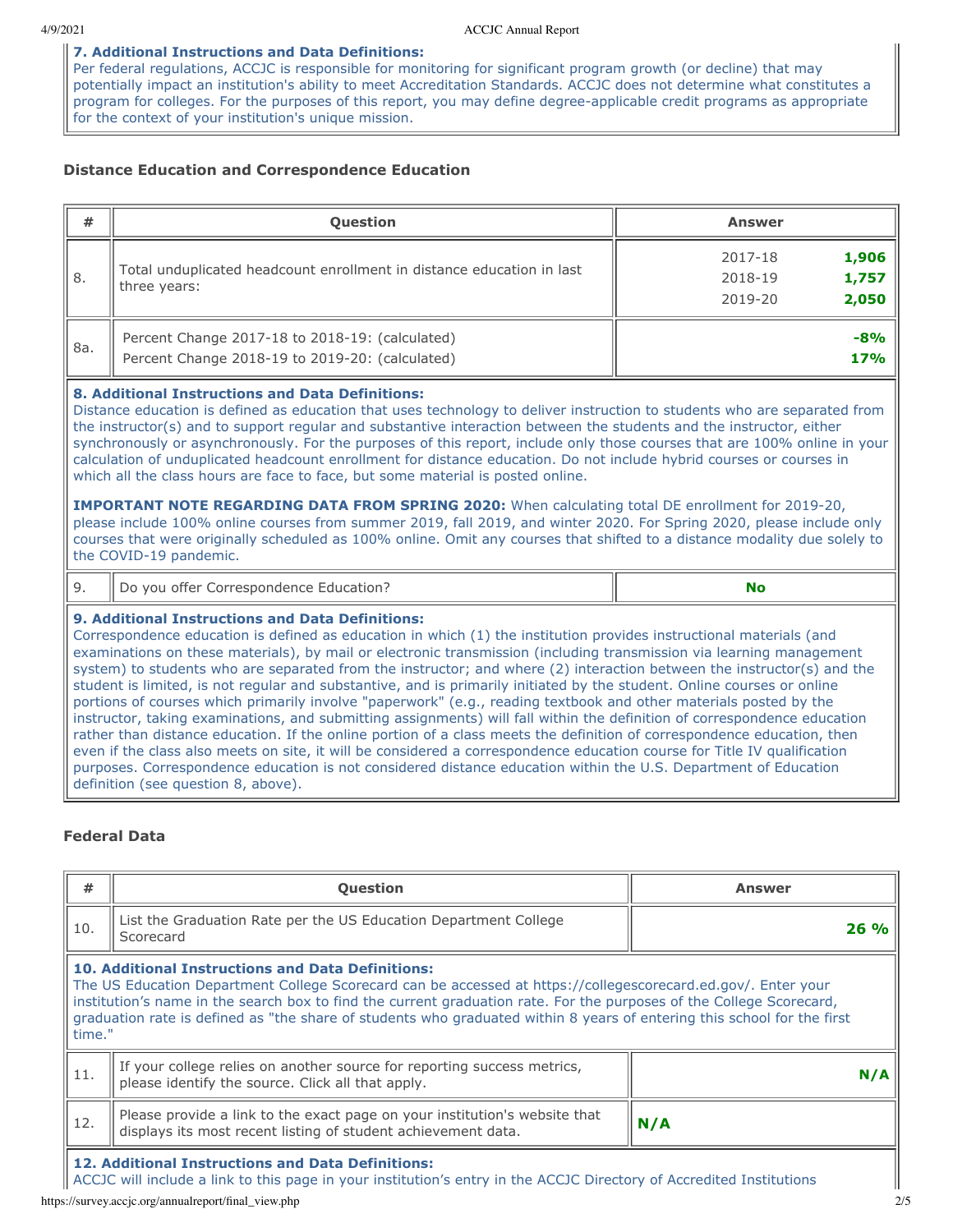### 4/9/2021 ACCJC Annual Report

(https://accjc.org/find-an-institution). This reporting and monitoring requirement supports ACCJC's recognition by the Council of Higher Education Accreditation (CHEA) and is aligned with ACCJC's Accreditation Standard I.C.3 and Eligibility Requirement 19.

# **Institution Set Standards for Student Achievement**

| #    | Question                                                                                                                                                                                                                                                                                                                                                                                                                                          |     |                               | <b>Answer</b> |             |  |  |  |
|------|---------------------------------------------------------------------------------------------------------------------------------------------------------------------------------------------------------------------------------------------------------------------------------------------------------------------------------------------------------------------------------------------------------------------------------------------------|-----|-------------------------------|---------------|-------------|--|--|--|
|      | <b>Course Completion Rates</b>                                                                                                                                                                                                                                                                                                                                                                                                                    |     |                               |               |             |  |  |  |
| 13.  | List your Institution-Set Standard (floor) for successful                                                                                                                                                                                                                                                                                                                                                                                         |     | 2017-18                       | 2018-19       | 2019-20     |  |  |  |
|      | student course completion rate:                                                                                                                                                                                                                                                                                                                                                                                                                   |     | 70 %                          | <b>70 %</b>   | <b>70 %</b> |  |  |  |
|      | List your stretch goal (aspirational) for successful                                                                                                                                                                                                                                                                                                                                                                                              |     | 2017-18                       | 2018-19       | 2019-20     |  |  |  |
| 13a. | student course completion rate:                                                                                                                                                                                                                                                                                                                                                                                                                   |     | <b>75 %</b>                   | 75 %          | <b>75 %</b> |  |  |  |
|      |                                                                                                                                                                                                                                                                                                                                                                                                                                                   |     | 2017-18                       | 2018-19       | 2019-20     |  |  |  |
| 13b. | List the actual successful student course completion<br>rate:                                                                                                                                                                                                                                                                                                                                                                                     |     | <b>75 %</b>                   | <b>77 %</b>   | <b>77 %</b> |  |  |  |
|      | 13. Additional Instructions and Data Definitions:<br>For the purposes of this report, the successful course completion rate is calculated as the number of student completions<br>with a grade of C or better divided by the number of students enrolled in the course. If your institution calculates<br>successful course completion differently, you may respond using your local calculation and describe your methodology in<br>Question 20. |     |                               |               |             |  |  |  |
|      | <b>Certificates</b>                                                                                                                                                                                                                                                                                                                                                                                                                               |     |                               |               |             |  |  |  |
| 14.  | Type of Institute-set standard for certificates (Please<br>Select Number or Percentage):                                                                                                                                                                                                                                                                                                                                                          |     | <b>Number of certificates</b> |               |             |  |  |  |
|      | If Number-Other or Percent-other, please describe:                                                                                                                                                                                                                                                                                                                                                                                                |     | N/A                           |               |             |  |  |  |
| 14a. |                                                                                                                                                                                                                                                                                                                                                                                                                                                   |     | 2017-18                       | 2018-19       | 2019-20     |  |  |  |
|      | List your Institution-Set Standard (floor) for certificates:                                                                                                                                                                                                                                                                                                                                                                                      |     | 97                            | 97            | 97          |  |  |  |
|      | List your stretch goal (aspirational) for certificates:                                                                                                                                                                                                                                                                                                                                                                                           |     | 2017-18                       | 2018-19       | 2019-20     |  |  |  |
| 14b. |                                                                                                                                                                                                                                                                                                                                                                                                                                                   |     | 112                           | 117           | 123         |  |  |  |
|      |                                                                                                                                                                                                                                                                                                                                                                                                                                                   |     | 2017-18                       | 2018-19       | 2019-20     |  |  |  |
| 14c. | List actual number or percentage of certificates:                                                                                                                                                                                                                                                                                                                                                                                                 |     | 181                           | 184           | 178         |  |  |  |
|      | 14. Additional Instructions and Data Definitions:<br>For purposes of this report, include only those certificates which are awarded with 16 or more units.                                                                                                                                                                                                                                                                                        |     |                               |               |             |  |  |  |
|      | Associate Degree (A.A./A.S.)                                                                                                                                                                                                                                                                                                                                                                                                                      |     |                               |               |             |  |  |  |
| 15.  | Type of Institute-set standard for degrees awarded<br>(Please Select Number or Percentage):                                                                                                                                                                                                                                                                                                                                                       |     | <b>Number of degrees</b>      |               |             |  |  |  |
|      | If Number-Other or Percent-other, please describe:                                                                                                                                                                                                                                                                                                                                                                                                | N/A |                               |               |             |  |  |  |
| 15a. | List your Institution-Set Standard (floor) for degrees:                                                                                                                                                                                                                                                                                                                                                                                           |     | 2017-18                       | 2018-19       | 2019-20     |  |  |  |
|      |                                                                                                                                                                                                                                                                                                                                                                                                                                                   |     | 500                           | 500           | 500         |  |  |  |
| 15b. |                                                                                                                                                                                                                                                                                                                                                                                                                                                   |     | 2017-18                       | 2018-19       | 2019-20     |  |  |  |
|      | List your stretch goal (aspirational) for degrees:                                                                                                                                                                                                                                                                                                                                                                                                |     | 579                           | 608           | 638         |  |  |  |
| 15c. | List actual number or percentage of degrees:                                                                                                                                                                                                                                                                                                                                                                                                      |     | 2017-18                       | 2018-19       | 2019-20     |  |  |  |
|      |                                                                                                                                                                                                                                                                                                                                                                                                                                                   |     | 405                           | 403           | 374         |  |  |  |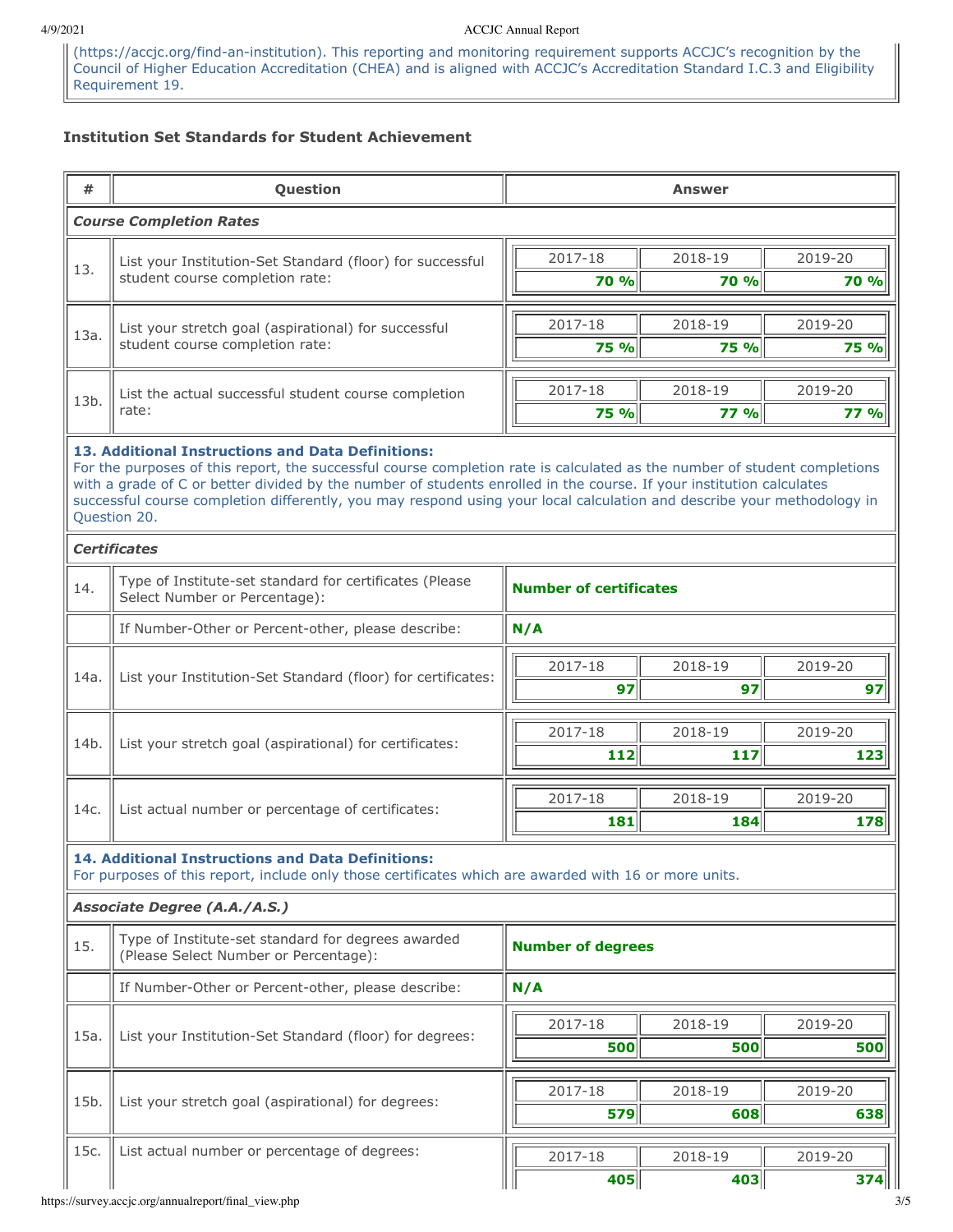|                 |                                                                                                                                                                                                                        |                                                  |                       | <b>ACCJC</b> Annual Report |                                         |         |                               |             |      |                                                                                                                                                                              |
|-----------------|------------------------------------------------------------------------------------------------------------------------------------------------------------------------------------------------------------------------|--------------------------------------------------|-----------------------|----------------------------|-----------------------------------------|---------|-------------------------------|-------------|------|------------------------------------------------------------------------------------------------------------------------------------------------------------------------------|
|                 | <b>Bachelor's Degree (B.A./B.S.)</b>                                                                                                                                                                                   |                                                  |                       |                            |                                         |         |                               |             |      |                                                                                                                                                                              |
| 16.             | Does your college offer a Bachelor's Degree (B.A./B.S.)?                                                                                                                                                               |                                                  |                       | No                         |                                         |         |                               |             |      |                                                                                                                                                                              |
| <b>Transfer</b> |                                                                                                                                                                                                                        |                                                  |                       |                            |                                         |         |                               |             |      |                                                                                                                                                                              |
| 17.             | Type of Institute-set standard for transfers (Please<br>Select Number or Percentage):                                                                                                                                  |                                                  |                       |                            | <b>Number of transfers</b>              |         |                               |             |      |                                                                                                                                                                              |
|                 | If Number-Other or Percent-other, please describe:                                                                                                                                                                     |                                                  |                       | N/A                        |                                         |         |                               |             |      |                                                                                                                                                                              |
|                 | List your Institution-Set Standard (floor) for the                                                                                                                                                                     |                                                  |                       |                            | 2017-18                                 |         | 2018-19                       |             |      | 2019-20                                                                                                                                                                      |
| 17a.            | students who transfer to a 4-year college/university:                                                                                                                                                                  |                                                  |                       |                            | 398                                     |         |                               | 398         |      | 398                                                                                                                                                                          |
|                 |                                                                                                                                                                                                                        |                                                  |                       |                            | 2017-18                                 |         | 2018-19                       |             |      | 2019-20                                                                                                                                                                      |
| 17b.            | List your stretch goal (aspirational) for the students who<br>transfer to a 4-year college/university:                                                                                                                 |                                                  |                       |                            | 446                                     |         |                               | 469         |      | 491                                                                                                                                                                          |
|                 |                                                                                                                                                                                                                        |                                                  |                       |                            |                                         |         |                               |             |      |                                                                                                                                                                              |
| 17d.            | transfer to a 4-year college/university:                                                                                                                                                                               | List actual number or percentage of students who |                       |                            | 2017-18<br>463                          |         | 2018-19                       | 424         |      | 2019-20<br>432                                                                                                                                                               |
|                 |                                                                                                                                                                                                                        |                                                  |                       |                            |                                         |         |                               |             |      |                                                                                                                                                                              |
|                 | <b>Licensure Examination Pass Rates</b>                                                                                                                                                                                |                                                  |                       |                            |                                         |         |                               |             |      |                                                                                                                                                                              |
|                 | Examination pass rates in programs for which students must pass a licensure examination in order to work in their<br>field of study:                                                                                   |                                                  |                       |                            |                                         |         |                               |             |      |                                                                                                                                                                              |
| 18.             |                                                                                                                                                                                                                        | Exam<br>(National,                               | Institution<br>State, |                            | Stretch<br>set standard ((Aspirational) |         | 2017-18                       | 2018-19     |      | 2019-20                                                                                                                                                                      |
|                 |                                                                                                                                                                                                                        |                                                  |                       |                            |                                         |         |                               |             |      |                                                                                                                                                                              |
|                 | Program<br><b>Nursing: A.S.</b><br><b>18. Additional Instructions and Data Definitions:</b><br>Report only those programs for which a license or other similar examination is required before students can qualify for | Other)<br><b>National</b>                        | (%) (Floor)           | 90%                        | Goal $(\% )$<br>100 %                   |         | Pass Rate<br>92%              | Pass Rate   | 79 % |                                                                                                                                                                              |
|                 | employment in their chosen field of study, and where there were at least 10 students who completed the program in the<br>designated year.                                                                              |                                                  |                       |                            |                                         |         |                               |             |      |                                                                                                                                                                              |
|                 | <b>Employment rates for Career and Technical Education students</b>                                                                                                                                                    |                                                  |                       |                            |                                         |         |                               |             |      |                                                                                                                                                                              |
|                 | Job placement rates for students completing certificate programs and CTE (career-technical education) degrees:                                                                                                         |                                                  |                       |                            |                                         |         |                               |             |      |                                                                                                                                                                              |
|                 |                                                                                                                                                                                                                        | Institution set                                  |                       | Stretch                    | 2017-18 Job                             |         |                               |             |      |                                                                                                                                                                              |
|                 | Program                                                                                                                                                                                                                | standard $(\%)\ $ (Aspirational)<br>(Floor)      |                       | Goal $(% )$                | Placement<br>Rate                       |         | 2018-19 Job<br>Placement Rate |             |      |                                                                                                                                                                              |
|                 | <b>Administration of Justice</b>                                                                                                                                                                                       | 33 %                                             |                       | 70 %                       | 51.85 %                                 |         |                               | 67.86 %     |      |                                                                                                                                                                              |
|                 | <b>Architectural Engineering &amp;</b><br><b>CAD Tech</b>                                                                                                                                                              | 33 %                                             |                       | 70 %                       | 33.33 %                                 |         |                               | $n/a$ %     |      |                                                                                                                                                                              |
|                 | <b>Auto Body Repair &amp; Painting</b>                                                                                                                                                                                 | 33 %                                             |                       | <b>70 %</b>                | 45.45 %                                 |         |                               | $n/a$ %     |      |                                                                                                                                                                              |
|                 | <b>Automotive Mechanics</b><br><b>Technology</b>                                                                                                                                                                       | 33 %                                             |                       | 70 %                       | 69.75 %                                 |         |                               | <b>50 %</b> |      |                                                                                                                                                                              |
| 19.             | <b>Business Technology</b>                                                                                                                                                                                             | 33 %                                             |                       | 70 %                       |                                         | 50 %    |                               | 52.94 %     |      |                                                                                                                                                                              |
|                 | <b>Culinary Arts</b>                                                                                                                                                                                                   | 33 %                                             |                       | 70 %                       | 68.29 %                                 |         |                               | 65.63 %     |      |                                                                                                                                                                              |
|                 | <b>Diesel Mechanics Technology</b>                                                                                                                                                                                     | 33 %                                             |                       | 70 %                       |                                         | $n/a$ % |                               | 93.75 %     |      |                                                                                                                                                                              |
|                 | <b>Electrical Installation &amp;</b><br><b>Maintenance Tech</b>                                                                                                                                                        | 33 %                                             |                       | <b>70 %</b>                |                                         | 80 %    |                               | 80.77 %     |      |                                                                                                                                                                              |
|                 | <b>Fire Science</b>                                                                                                                                                                                                    | 33 %                                             |                       | 70 %                       | 73.33 %                                 |         |                               | 91.18 %     |      |                                                                                                                                                                              |
|                 | <b>Information Technology</b>                                                                                                                                                                                          | 33 %                                             |                       | <b>70 %</b>                | 66.67 %                                 |         |                               | 60 %        |      |                                                                                                                                                                              |
|                 | Machine, Welding & Industrial<br><b>Mech Tech</b>                                                                                                                                                                      | 33 %                                             |                       | <b>70 %</b>                | 46.67 %                                 |         |                               | 68.18%      |      | Pass Rate<br>81 %<br>2019-20 Job<br>Placement Rate<br>81.82 %<br>90 %<br><b>90 %</b><br>93.75 %<br>84.62 %<br>82.86 %<br>76.47 %<br>88.89 %<br>91.89 %<br>94.44 %<br>80.95 % |